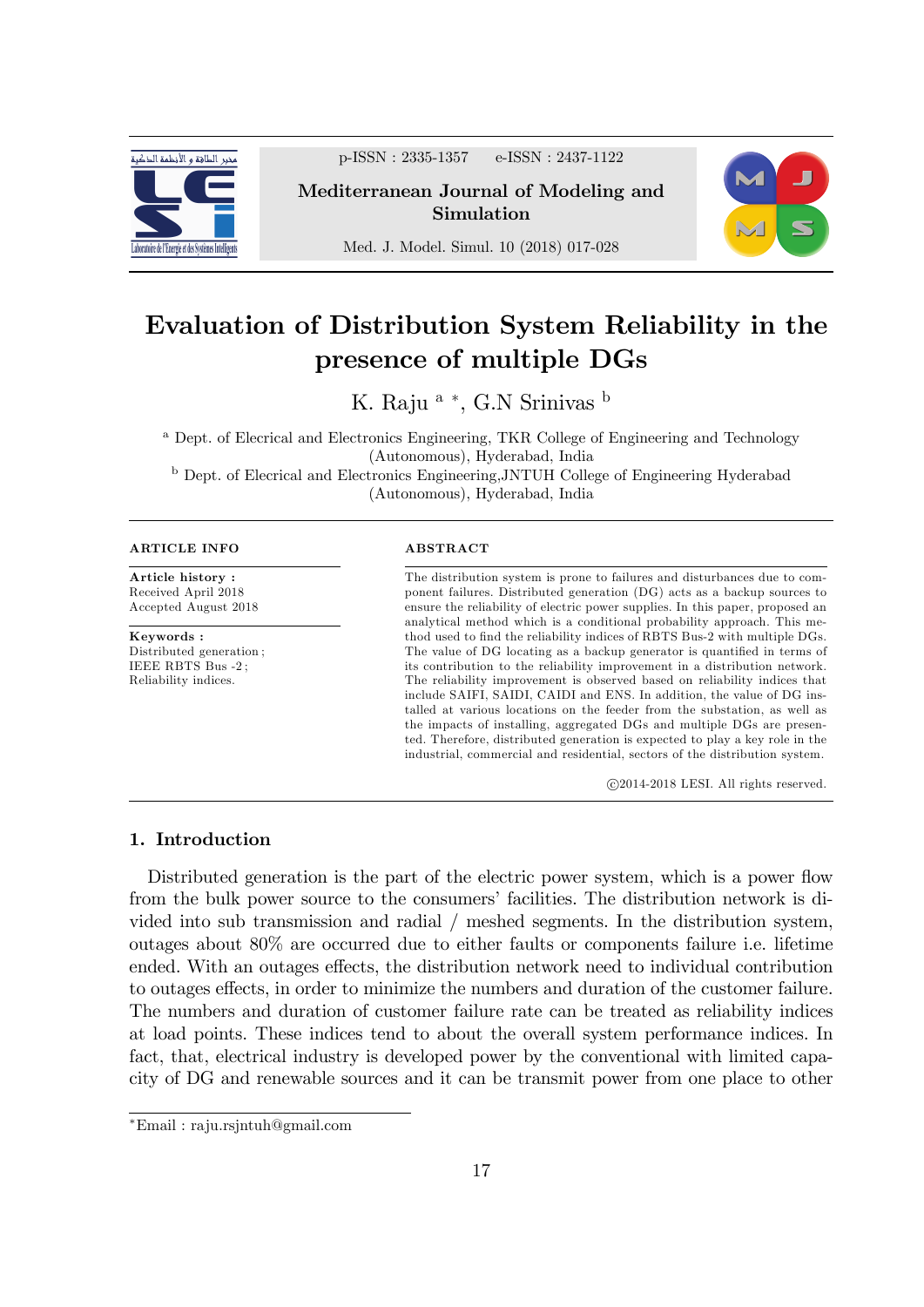consumersíloads. This become may be in competitive structure, when the environmental conditions and maintenance of lines can be changed including the financial assessments of electricity regulations.

In view of above scenario, the customer load points need to alternative supply from other source. In this case, suitable distributed generation (DG) has provided supply to customer load points. Basically, the DG technologies are divided in to two types; firstly, renewable energy source and second is continuous fuel source. The distribution system reliability indices measured in terms of SAIFI, SAIDI, CAIDI and ENS, the IEEE standard for reliability indices  $[1][2]$  and definitions related to them, were presented. The reliability modeling technique by connecting through DG on the distribution network has presented [3]. This is not totally explored the reliability improvement and it deals with backup applications in the system including the less numbers and durations of interruptions. In [4], the author performed a survey of the distribution system reliability indices practices in the US. The results indicated that SAIDI, SAIFI, CAIDI and ASAI where the used indices. The paper also discussed outage interruptions and their roles in reliability calculation. The calculation reliability indices can be calculated by using commercial software. The reliability of distribution network with WTG can determine by sequential simulation technique has been addressed in [5]. This analysis showed included time varying wind speed, random failure of WTG and cost worth of repair in distribution network. This is not useful for the reliability improvement such as terms of indices. In [6], the DG modeling techniques is applied to a radial distribution network using commercial software tools that indicate improvement in the distribution system reliability indices. The author performed reliability of the system with effect of intrinsic attributes of DG, its failure, and load demand changed in season wise is depends on frequency and duration method [7]. The paper also presented many factors were considered for the reliability indices calculation in the proposed technique. The reliability of network can have calculated in according to frequency and duration technique has showed in [8]. In this case, improvement in reliability does not affect system performance. In  $[9]$ , an analytical and probabilistic approach is used to determine the reliability of distribution network by considering the momentary interruptions. Furthermore, this paper deals with cost evaluation technique that unifies sustained and momentary interruption costs. In  $[10]$ , the authors performed the impact of DG on Iranian distribution network reliability. In this case, an analysis of distribution system reliability indices has been changed to location of DG. In [11], the author presented the impact of DG on reliability, losses and voltage profile of the system. The paper also contained that reliability indices could be improved by properly allocating DG into the distribution system. Properly coordinated distributed generation which is positive impact on the system.

The author presented the reliability modeling according from aging components in the systems and including the history of components and its failure in the systems has been presented in [12]. The paper showed a MCS method could be used to model of history of working, failure of system and stochastic point process. In [13], the author showed the intentional islanding impacts of DG for the reliability improvement in the distribution network. The paper also contained basic results of continuing studies for a range of sensitivity analysis and alternate configurations. The author of [15], studied a validation method for the reliability model. The paper also presented model given component reliability data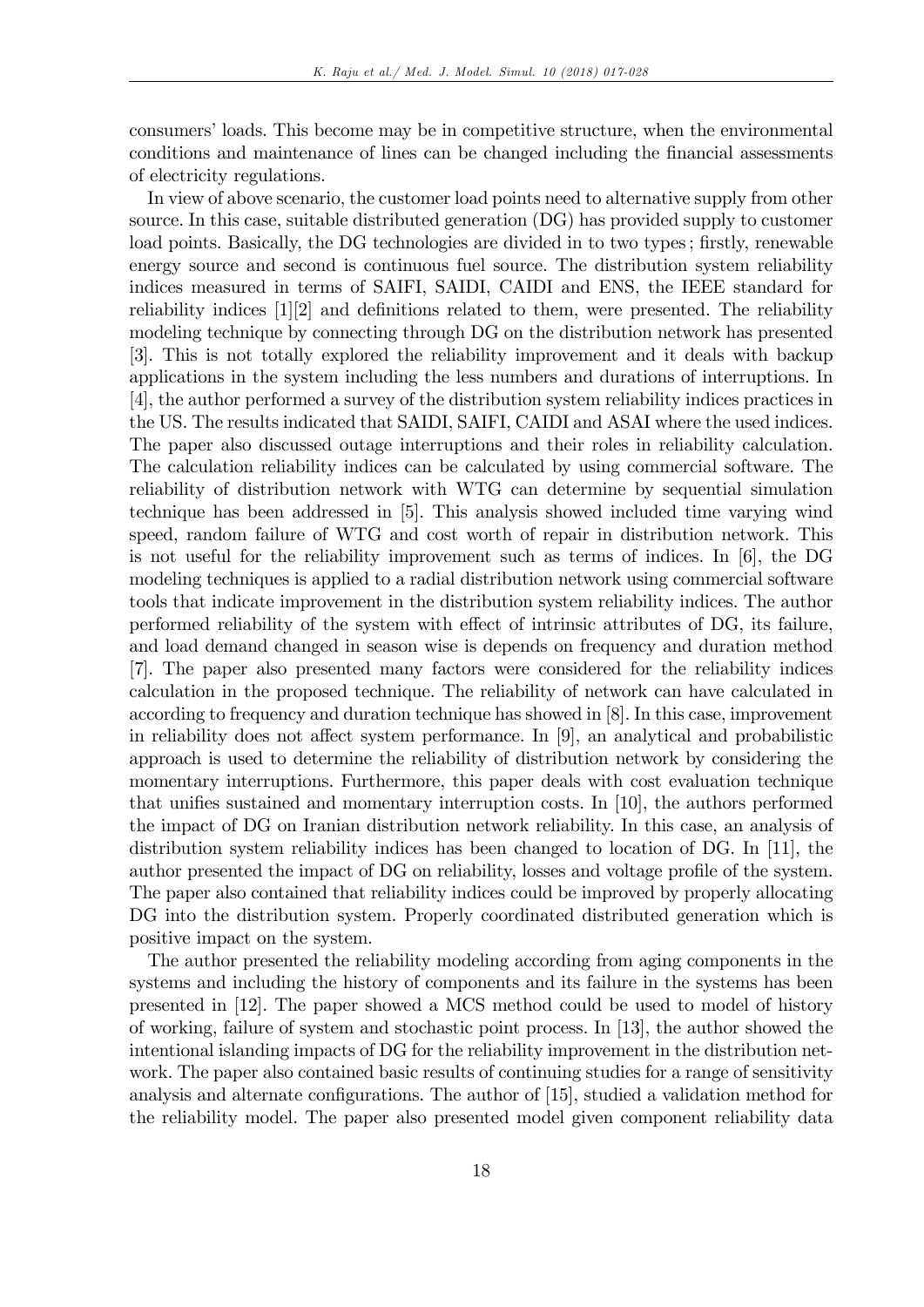so that the predicted values of reliability indices compare with the historical data. The reliability of network by using the analytical method and MC simulation has been results addressed in [16]. In analytical method, network reliability parameters are used in mathematically modeling; it is often simplified, and evaluates indices. This paper, proposes an analytical method is used to calculate reliability indices such as SAIFI, SAIDI, CAIDI and ENS in radial distribution network with DG. The conditional probability method based on failure mode and effect analysis (FMEA) is proposed to evaluate reliability of the distribution system. The proposed method is applied to IEEE RBTS BUS-2 with DG. The test system can be performed in three cases. Firstly, distribution system without DG secondly, distribution system with multiple DGs sizes, thirdly, distribution system with aggregated DGs versus multiple DGs.

# 2. Distribution system reliability indices

Now in this section, discusses reliability evaluation technique is applied to the distribution system.



Fig.  $1$  – Distribution network

In general, the distribution network reliability such as load point reliability and system reliability are determined using the minimal cut set technique [17] The three basic reliability parameters are average failure rate  $(\lambda_s)$ , average outage time  $(r_s)$ , and average annual outage  $(U_s)$ , is given by

$$
\lambda_s = \sum_{i=1}^{N} \lambda_i f / yr \tag{1}
$$

$$
U_s = \sum_{i=1}^{N} \lambda_i r_i h r s / yr
$$
\n(2)

$$
r_s = \frac{U_s}{\lambda_s} hrshrs \tag{3}
$$

Where,  $\lambda_i$  is the failure rate of components i and  $r_i$  is the repair time of component i. System Average Interruption Frequency Index (SAIFI) :

$$
SAIFI = \frac{\sum \lambda_i N_i}{\sum N_i} \left( \text{int.}/\text{yr.cust} \right) \tag{4}
$$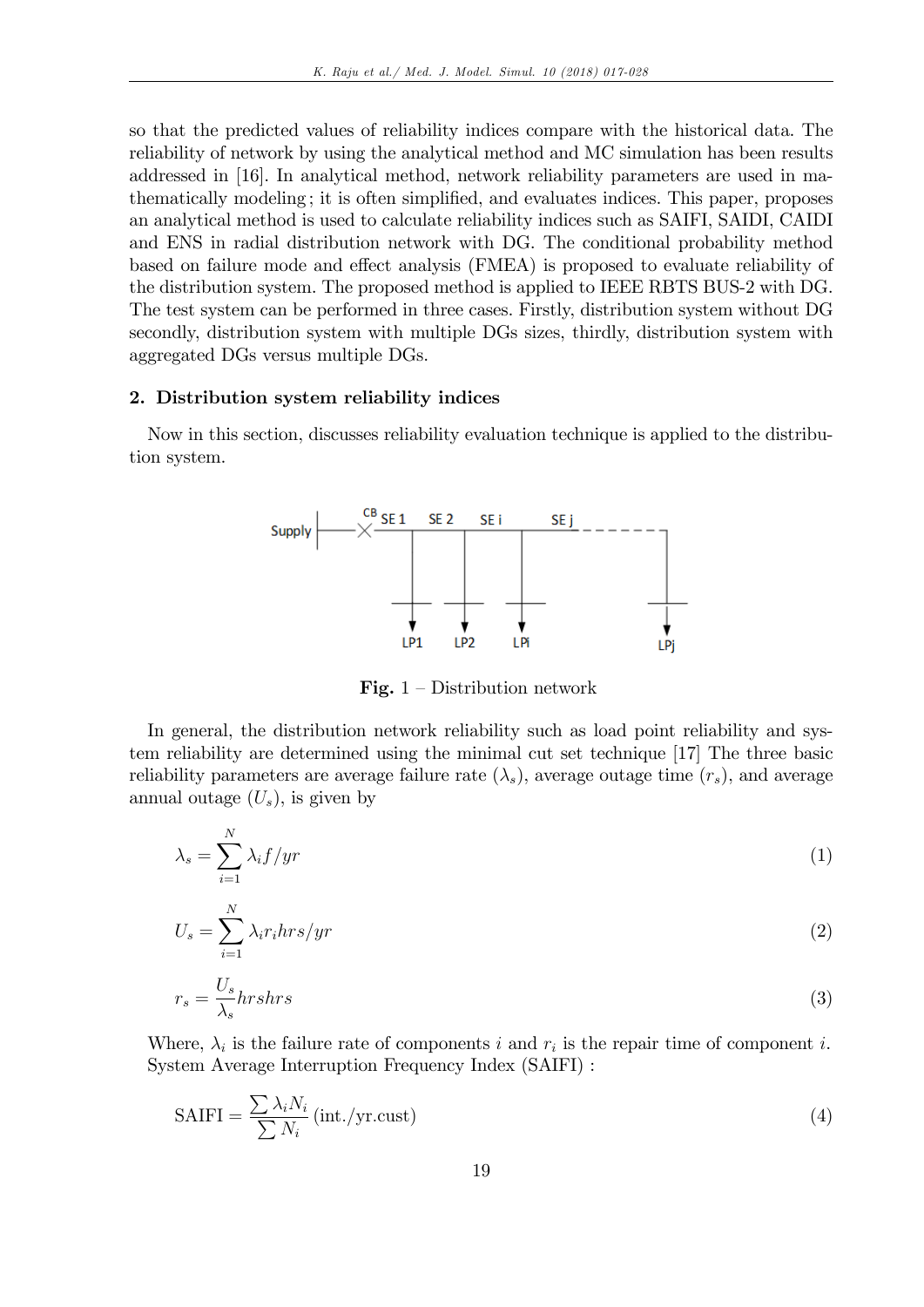Where,  $\lambda_i$  be the failure rate,  $N_i$  be the number of customers at load point i. [17], [14] System Average Interruption Duration Index (SAIDI) :

$$
SAIDI = \frac{\sum U_i N_i}{\sum N_i} \text{ ( hrs./yr.cust)} \tag{5}
$$

Where,  $U_i$  is the annual outage time and  $N_i$  is the number of customers at load point i. Customer Average Interruption Duration Index (CAIDI) :

$$
CAIDI = SAIDI/SIFT
$$
\n<sup>(6)</sup>

Energy not supplied (ENS) :

$$
ENS = \sum La(i)U_i
$$

Where,  $La(i)$  is the average load connected to load point i.

### 3. DG modeling and evaluation technique

Now consider a simple radial system with protection fuses on the laterals, as shown in Fig. 2.



Fig.  $2 - A$  simple radial system with no disconnects on the main line

In this section, no disconnects on the main line and if any sections or components on the main distribution line fails ; it results to show power interruptions to in all the distributor laterals. Due to interruptions, numbers of customers has supplying losses from the substation. This instant, installing a DG on the main distribution feeder and this will not improve the system reliability because a failed section on the main lines cannot be isolated when the distribution feeder has without disconnecting the line. Therefore, the failed section is isolated from using disconnects switches and these adding to the main distribution line. Once disconnects has been presented in the feeder, which function causes the isolated to the failed sections in the rest of the loads on the feeder [16] loads are supplied by both the substation and DG. Fig.3 shows the same circuit, adding disconnects in the main line. The failed section has isolated and the rest of the loads can be supplied with both the substation and DG when the disconnecting is adding to the distribution feeder.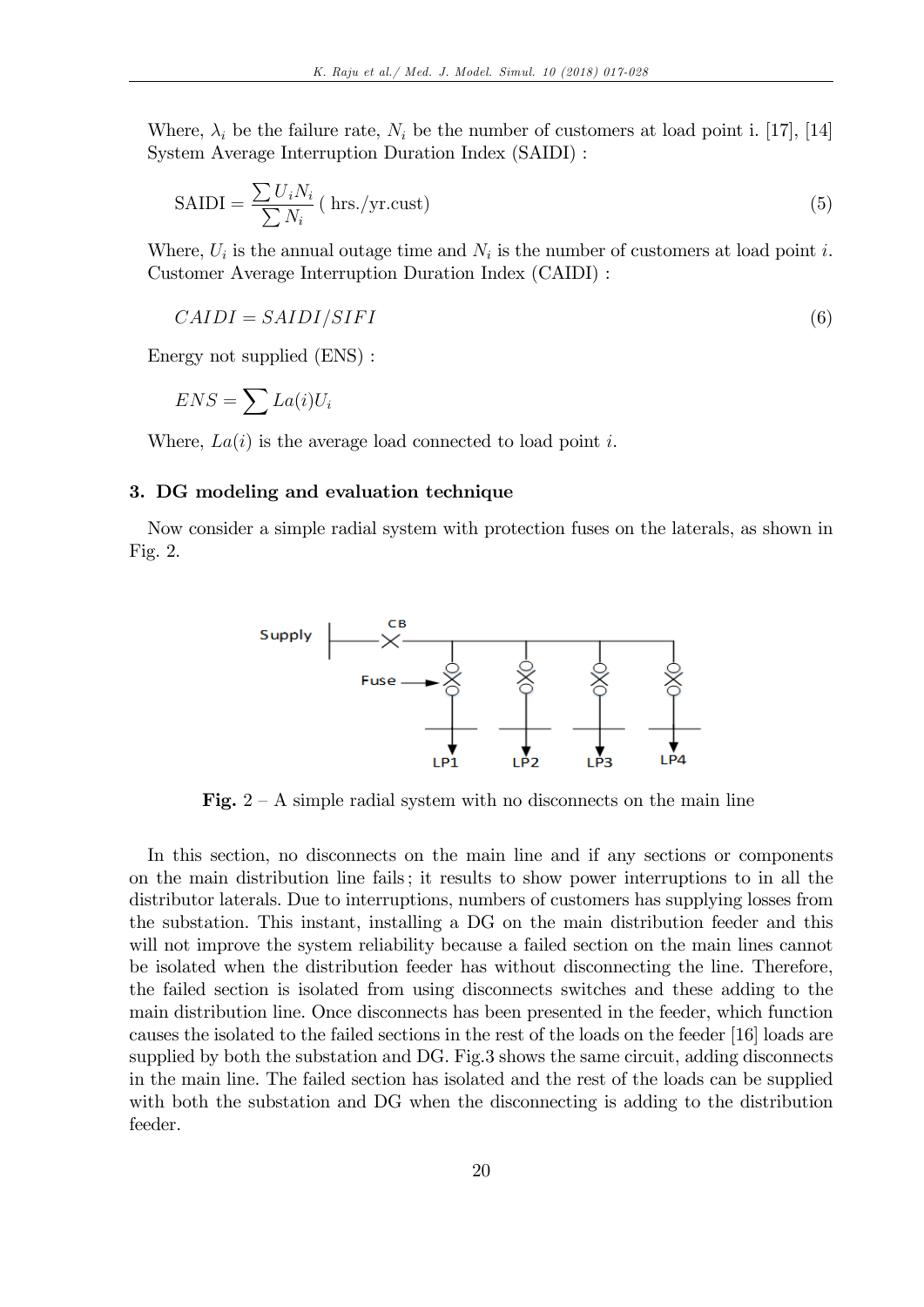

Fig.  $3 - A$  Simple radial system with disconnects on the main line The modelling concept used in the distribution system with DG as shown in Fig.4



Fig.  $4$  – Distribution system supplied with DG

In this case, if the main section F of distribution feeder is failing, then the remaining sections  $A - E$ , is protected from the fault using disconnects and this will have a continuous power supply from the substation. There is no supply to sections F-K from the substation. At this instant, introduces DG is installed in section F ; then DG will serve a supply to load F and further downstream loads in an islanded mode. After supplying the downstream loads, the DG still has reaming DG power. This supply is to upstream loads in the distribution network. In case of adding a distributed generation near to the substation, that will have no effect on the reliability of the system since the DG will act as an additional source of the system. However, the power interruptions are occurred in the main substation, and then the DGs can be used to supply the system. The repair time of the main sections has changed where the DG connected with distribution feeder. Therefore, repair time calculated using the conditional probability approaches form as

Outage time = (outagentime/transfer) \* 
$$
P
$$
(of transfer)  
+ (Outage Time/no transfer) \*  $P$ (of no transfer) (7)

However, the DGs failure rate is 10%, hence the outage time for the load point is

Outage time = [DG available](outage time \* availability of DG)  
+ [DG fail](outage time \* no transfer) 
$$
(8)
$$

Hence, if any section A-E fails, the DG will supply power to  $x\%$  loads on load point E. Therefore, the repair time will be reduced from 5 hr to r (decreased).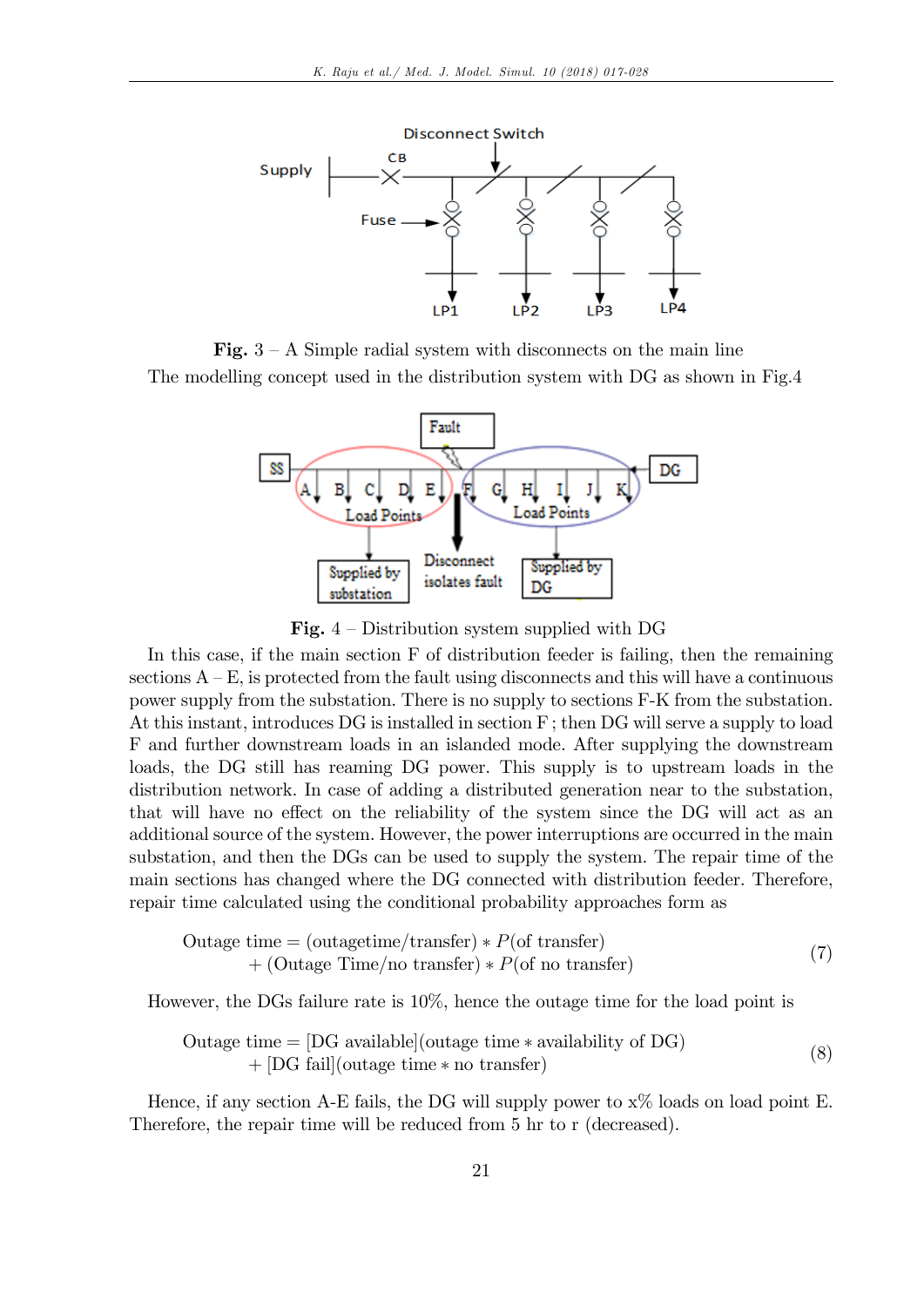#### 4. Case study

The following assumptions are considered for this analysis : The failure rate for sections in the main distribution line and distributed laterals is 0.0650 f/ km-yr. Disconnects, transformers and fuses are  $100\%$  available; however, the DG's failure rate is 10%. The total isolation and switching time is 0.5hrs. The repair time for each section is 5 hours while that for each distributor lateral is 2 hours. DGs are to be installed in our circuit is used as backup generators. In this section, the proposed technique is applied to IEEE RBTS- BUS-2, which is a four feeders and number of loads 22[16]. In this case study, the numbers of loads with respect to feeders are treated as under a single feeder.

Three case studies are discussed. Firstly, the distribution feeder without disconnecting and with disconnect from the system no DG is quantified, as discussed in subsection 1. Secondly, system reliability indices resulting in multiple distributed DG units (3MW, 5MW and 7MW) located in several locations such as A, B and C across the distribution system and comparison of DGs as discussed in subsection 2. In the subsection 2, the DG location A at 5th load into RBTS BUS-2, it is near to the substation and DG location B at 10th load with RBTS-BUS 2 and DG location C at 22nd load, it is the end of the feeder. Thirdly, system reliability indices resulting from installing an aggregated DG unit (3 MW) and multiple three DG units (1 MW x3) are located at the same locations and also compared of these DGs. This Concept discussed in subsection 3.

#### 4.1. Reliability analysis without DG

In this subsection, we observed the reliability indices of distribution feeder without disconnecting and disconnecting in the distribution feeder. The reliability indices such as SAIFI, SAIDI, CAIDI and ENS are shown in Table 1. SAIFI is improved from 2.2024 f/yr to 1.074 f/yr, which represents  $51\%$  improvements in SAIFI. SAIDI is improves from 6.9842 hr/yr to 2.7972, which indicates that 59% improvement in SAIDI. And also CAIDI is improves from 3.1711 hr to 2.6044 hr, which represents a 17% improvement in CADI. Finally, ENS is improved from 86.922 to 36.394. % improvements of all reliability indices indicate that, with disconnecting switches are adding in to the feeder.

#### 4.2. Reliability analysis with multiple DGs

In this section, Distributed Generations are 3 MW, 5 MW and 7 MW are installed at various distances from the substation. It can be observed that results in Table 2, when the multiple DGs (3 MW, 5MW and 7 MW) are located place A, B and C in RBTS BUS-2. The DG Capacity is 3 MW, which is located A, B and C into the RBTS BUS-2, reliability improvement of SAIDI are 15%, 12% and 14%. This is because of DG is connected near to the substation. The DG capacity is 5 MW, which is located A, B and C in RBTS Bus-2, the reliability improvements of SAIDI is 24%, 21%, and 35%. In this case, the DG capacity is increased by 2 MW. The DG capacity is 7 MW, which is located A, B and C into RBTS BUS-2, the reliability improvement of SAIDI are 35%, 32%, and 42%. Similarly, it can be observed that CAIDI and ENS calculated when the 3 MW, 5MW and 7MW are installing at different locations A, B and C. These results are shown in from Table.3 to Table 5.

It is observed that, 7 MW DG is given the higher reliability improvement than a 3 MW and a 5 MW. Because of repair time of DG is small. Therefore, the reliability improvement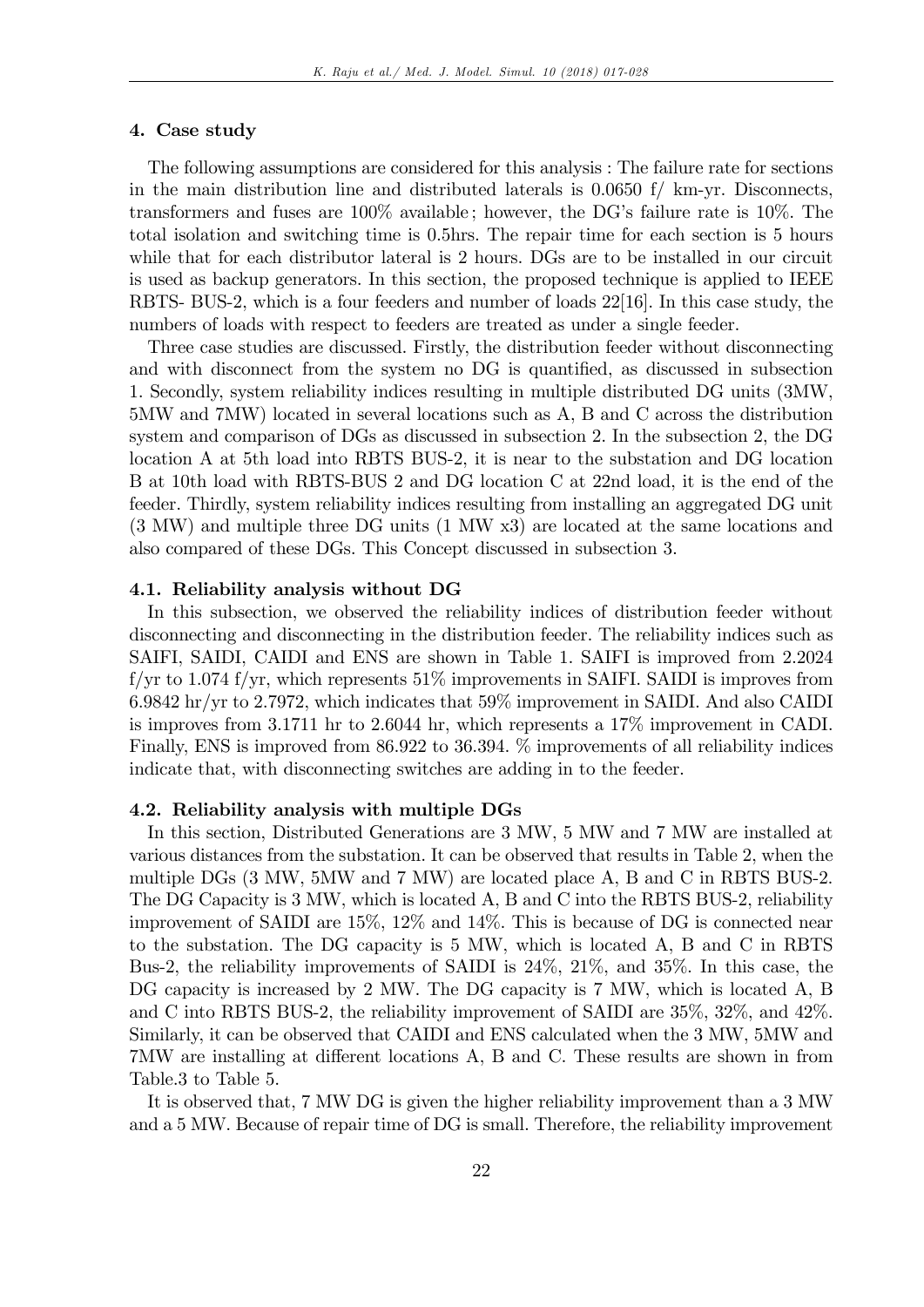in terms of SAIDI is dependent on number of customers, location of DG in the feeder and DG capacity. In this connection, CAIDI depend on number of customers and ENS depends on the load on the feeder. In all the subsection, SAIFI gave constant. SAIFI is dependent on failure rate, but not the repair time.

## 4.3. Reliability analysis with aggregated DG and multiple DGs

The DGs considered in this case study includes 3 MW DG and 1 MW DG \*3 in the same locations. Similar improvement is observed in Table 7, 8, 9 and 10 which gives reliability indices SAIDI, CAIDI and ENS of aggregated DG and multiple DGs. The reliability indices SAIDI of aggregated 3 MW DG and multiple DG (1 MW \*3) in location A is increased from 2.792 f/yr to 2.786 f/yr, which represents the reliability improving corresponding to multiple DGs, we notice that, placing of DG is near the substation, improvement is small. And also the remaining indices CAIDI and ENS are improved if multiple DG as compared to an aggregated DG at location B and C. The reason being if one DG is fails the other DG is still serve remaining load points. The best reliability improvement is observed when the DG is placed at the end of the line.

# 5. Results and Discussion



Fig.  $5$  – Distribution System for RBTS Bus 2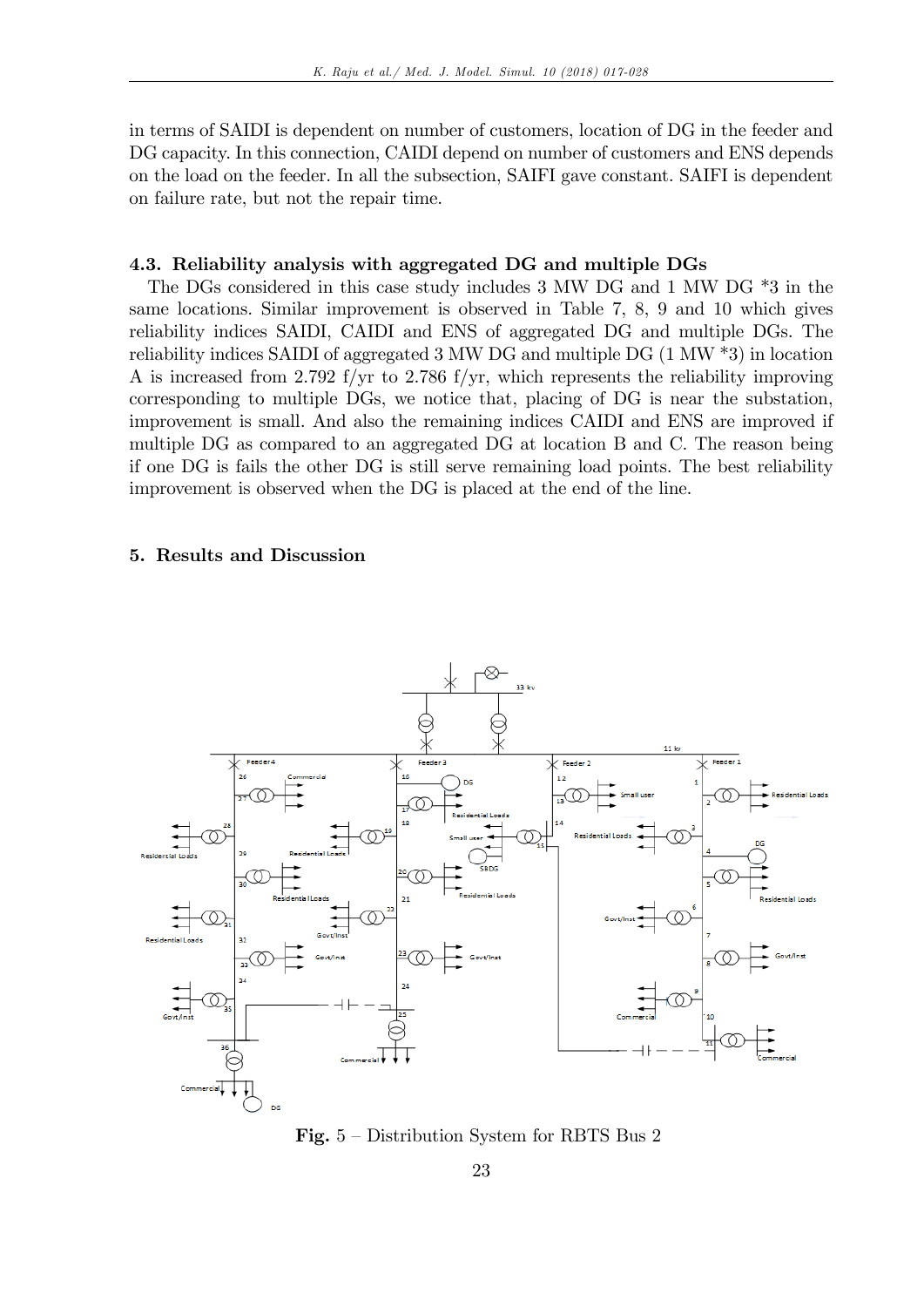| <b>INDICES</b> | Without    | With       | Improvement |
|----------------|------------|------------|-------------|
|                | Disconnect | Disconnect |             |
| SAIFI(f/yr)    | 2.2024     | 1.074      | 51%         |
| SAIDI(hr/yr)   | 6.9842     | 2.7972     | 59%         |
| CAIDI(hr)      | 3.1711     | 2.6044     | 17%         |
| <b>ENS</b>     | 86.922     | 36.394     | 58%         |

**Table**  $1$  – Reliability indices without DGs



Fig.  $6 - 6$  % Improvements of reliability indices without DGs

Fig. 6 indicates that, % improvements of reliability indices in the absence of DGs in the RBTS Bus-2. With disconnects in to the feeder. % improvements of reliability indices SAIFI, SAIDI, CAIDI and ENS are increased as compared to without disconnect. With the effect of disconnect into the distribution feeder, sections repair time decreased.

| DG Location   DG Sizes |        |                    |       |
|------------------------|--------|--------------------|-------|
|                        |        | $3$ MW $\mid$ 5 MW | 7 MW  |
|                        |        | $2.7928$   2.79047 | 2.698 |
| $\mathbf{B}$           | 2.438  | 2.2085             | 1.9   |
| $\cap$                 | 2.3967 | 1.8029             | 1.6   |

**Table**  $2$  – Results of SAIDI (hr/cus. Yr)

| <b>Table</b> $3-\%$ improvements of SAIDI |  |
|-------------------------------------------|--|
|-------------------------------------------|--|

| DG Location   DG Sizes |        |      |          |
|------------------------|--------|------|----------|
|                        | 3 MW   | 5 MW | 7 MW     |
|                        | 15%    | 24\% | 35\%     |
| <sub>R</sub>           | $12\%$ | 21%  | $32\%$ , |
| $\Gamma$               | 14\%   | 35\% | 42\%     |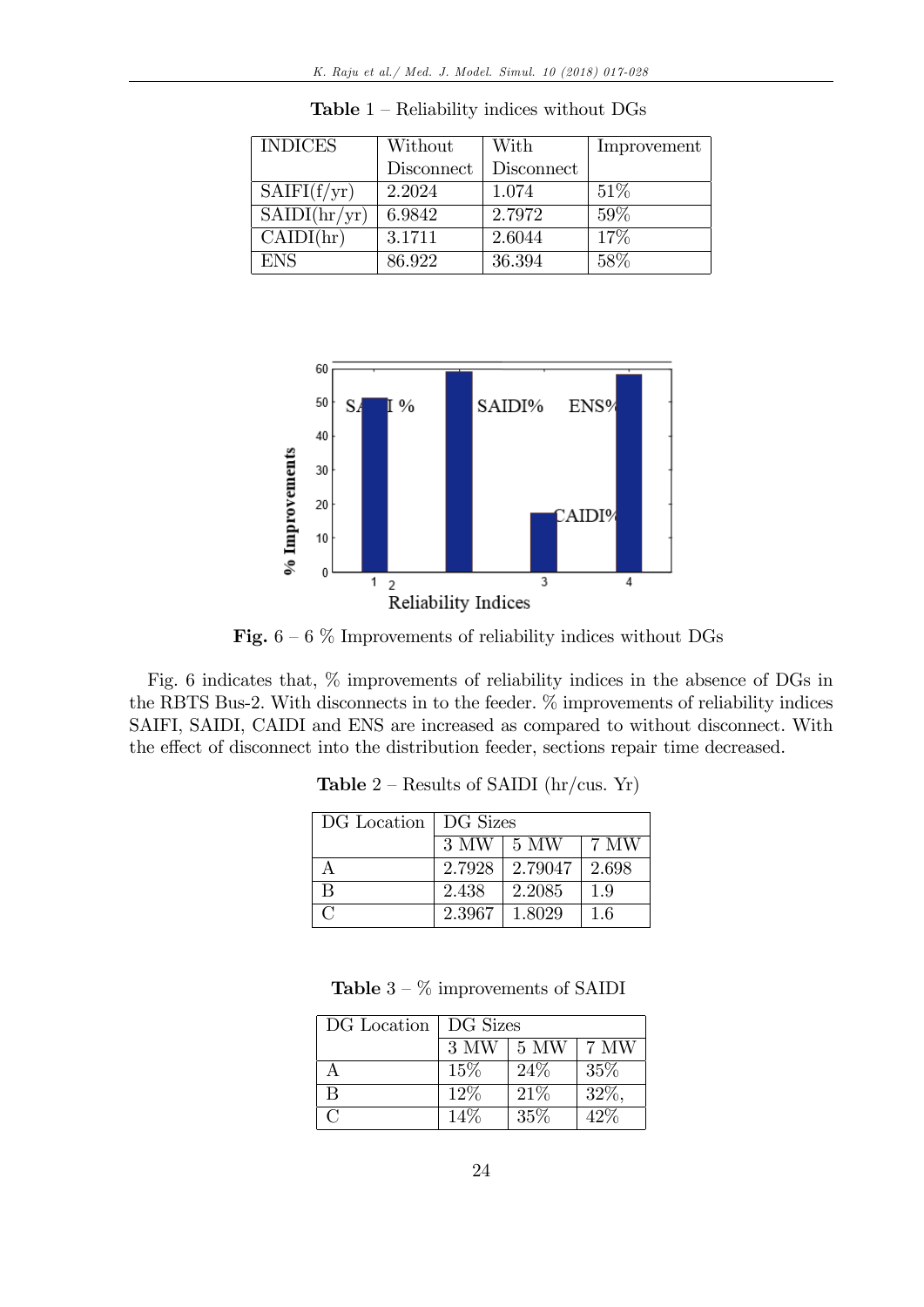| DG Location   DG Sizes |       |              |        |
|------------------------|-------|--------------|--------|
|                        | 3 MW  | $\perp$ 5 MW | 7 MW   |
|                        | 2.6   | 2.593        | 2.51   |
| В                      | 2.271 | 2.056        | 1.8135 |
| $\cap$                 | 2.232 | 1.6786       | 1.562  |

**Table**  $4$  – Results of CAIDI (hr/cus.int)

| <b>Table</b> $5$ – Results of ENS (MWh/yr) |
|--------------------------------------------|
|--------------------------------------------|

| DG Location   DG Sizes |        |                                  |          |
|------------------------|--------|----------------------------------|----------|
|                        |        | $3$ MW $ 5$ MW $ 7$ MW           |          |
| А                      |        | $35.412 \mid 34.064 \mid 34.003$ |          |
| В                      |        | $33.958 \pm 30.081$              | 29.304   |
| $\cap$                 | 29.598 | $\mid 24.750 \mid$               | $21.502$ |

**Table**  $6 - \%$  improvement of reliability indices

| DG Size       | <b>SAIDI</b> | <b>CAIDI</b> | <b>ENS</b>  |
|---------------|--------------|--------------|-------------|
| (end of line) | Improvement  | Improvement  | Improvement |
| 3MW           | $14\%$       | 14.2\%       | 18\%        |
| 5MW           | 35%          | 35.5%        | 31\%        |
| 7 MW          | 42\%         | 40%          | $40.9\%$    |

Table  $7 -$  Aggregated DG and multiple DGs

| Indices      | DG       | DG Sizes |         |
|--------------|----------|----------|---------|
|              | Location | 3 MW     | $1*3MW$ |
| <b>SAIDI</b> |          | 2.792    | 2.786   |
| (hr/cus.yr)  | В        | 2.438    | 2.213   |
|              |          | 2.396    | 2.370   |

Table  $8$  – Aggregated DG and multiple  $\rm DGs$ 

| Indices              | DG       | DG Sizes |         |
|----------------------|----------|----------|---------|
|                      | Location | 3 MW     | $1*3MW$ |
| <b>CAIDI</b>         |          | 2.600    | 2.534   |
| $\ln/\text{cus.int}$ | В        | 2.271    | 2.060   |
|                      |          | 2.232    | 2.213   |

 ${\bf Table}$   $9$  –  ${\bf Aggregated}$   ${\bf DG}$  and multiple  ${\bf DGs}$ 

| <b>Indices</b> | DG       | DG Sizes |                     |
|----------------|----------|----------|---------------------|
|                | Location |          | $3$ MW $\mid$ 1*3MW |
| <b>ENS</b>     | A        | 35.412   | 33.957              |
| (MWh/y)        | B        | 33.958   | 32.429              |
|                |          | 29.598   | 28.015              |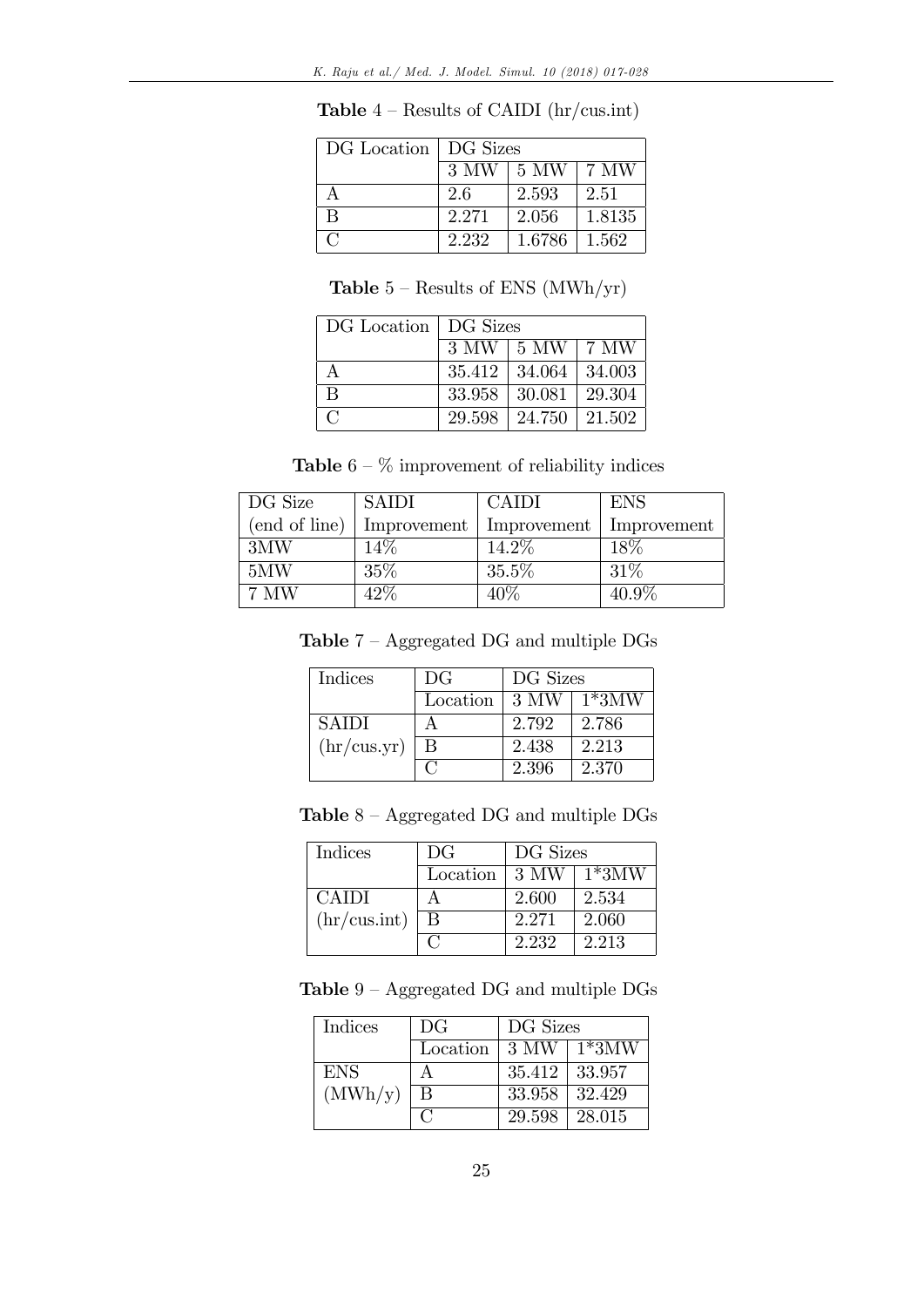| DG Size       | <b>SAIDI</b> | <b>CAIDI</b>                            | <b>ENS</b> |
|---------------|--------------|-----------------------------------------|------------|
| (end of line) |              | Improvement   Improvement   Improvement |            |
| 3 MW          | 14%          | 14.2%                                   | 18%        |
| $1$ MW*3      | 15%          | 15%                                     | 23\%       |

**Table**  $10 - \%$  Improvement of reliability indices



Fig. 7 –  $\%$  Improvements of reliability indices with DGs (3MW & 1\*3 MW)

The result of this section is as shown in Fig.8. It can be seen clearly that the  $\%$  improvement of reliability indices is slightly increased as compared to Fig.7.The reason is DGs repair time is increased. Therefore, it can be used as back up source while one DG is failing in the system, other DGs served of the loads into the distribution system.

## 6. Conclusion

In this research work, evaluation of reliability indices of radial distribution system with and without distributed generation has been done. It is observed that, reliability analysis has been carried out to several DGs on IEEE RBTS BUS-2. In this work, a methodology for determining the load points indices and performance indices is described. Impact of without disconneced switches on the distribution system line contain DG wonít not show the improvement in reliability indices. The system has disconnected switch to give reliability improvement in the system. The DG is inserted at the last section at load point, the system has improvement in reliability. Using aggregated DGs, the reliability indices are changed depending on DG location, loads have customer type and load sizes on the system. The test system has improvement in reliability with DG placed to the end of line. Comparison in between multiple DGs and aggregated DGs have in in equal size at the same location, the multiple DGs won't not give the higher reliability against to the aggregated DGs. However, the reliability indices are improved from multiple DGs. In this connection, the loads have served by the remaining DGs, where the aggregated DG is failure. Finally, this work has been contribution on the reliability enhancing to the distribution system with multiple DGs. This contribution is used in the planning of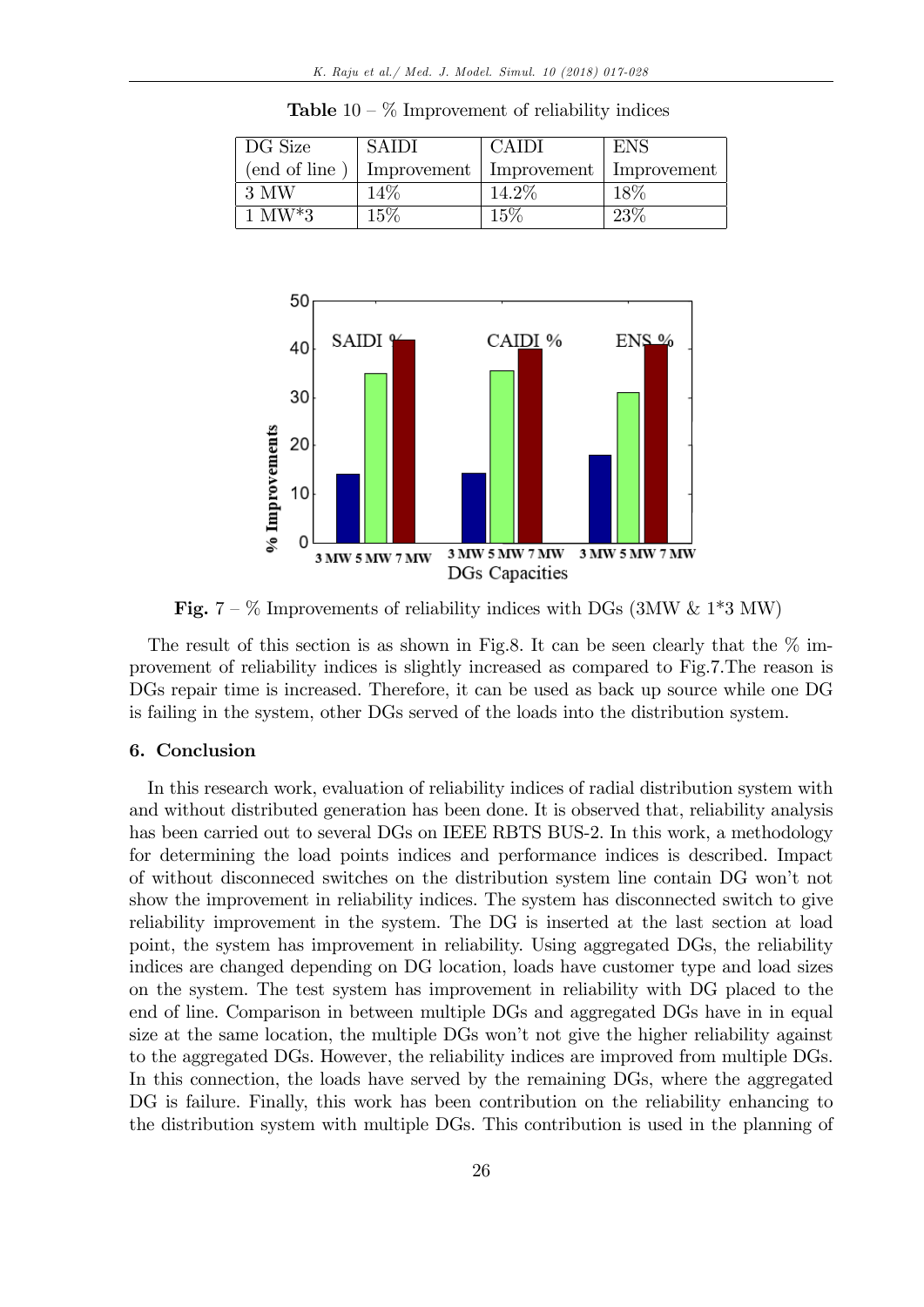distribution system by placing DG units along the sections from the main supply towards enhancing the distribution system reliability indices.

#### Acknowledgements

Raju Kaduru was born in Telangana, India in 1985. He received the B. Tech. Degree fromJawaharlal Nehru Technological University Hyderabad, India in 2007, the M. Tech and Ph. D degree from the JNTUH College of Engineering, Hyderabad, India in 2011 and 2017, JNTUH, India and is currently working as assistant professor in electrical and electronics engineering dept., TKR College of Engineering and Technology Hyderabad. His area of interest includes distribution system reliability, and FACTS.

Narsaiah Srinivas Gondlala was born in Telangana, India in 1973. He obtained a B. Tech. Degree from JNTU College of Engineering, Hyderabad, India in 1995, the M.E. Degree from Osmania University, Hyderabad, India,in 2001, and the Ph.D. degree in Electrical Engineering from JNTU, Hyderabad, India in 2009. He has teaching and research experiences of about 23 years, published/presented more than 45 papers at National &International levels. Chaired technical sessions at National & International Conferences. Currently, he is a Professor & Vice Principal, JNTUHCEH, JNT University Hyderabad. His research interest includes power system reliability and power Quality.

# **REFERENCES**

- [1] EIA, 2008. Energy in brief, Available : http ://tonto.eia.doe.gov/energy\_in\_brief/renewable\_energy.cfm
- [2] IEEE trial-use guide for electric power distribution reliability indices, IEEE Std 1366- 1998, vol., no., pp.-, 1999 and "IEEE guide for electric power distribution reliability indices
- [3] Brown R.E and Freeman L.A.A, 2001. "Analyzing the reliability impact of distributed generationî, Proc. IEEE Power Eng. Soc. Summer Meeting, Vol. 2, pp. 1013-1018.
- [4] Warren C.A. ; Ammon, R. ; Welch, G., 1999. A survey of distribution reliability measurement practices in the US," Power Delivery, IEEE Transactions on, vol.14, no.1, pp.250-257.
- $[5]$  Wand, P and Billinton, R, 2001. "Time-sequential simulation technique for rural distribution system reliability cost/worth evaluation including wind generation as alternative supply", IEE proc. Genr. Transm. Distrib., Vol. 148, No. 4, pp. 355-360.
- [6] Brown, R.E, Freeman, L.A.A., 2001. "Analyzing the reliability impact of distributed generation," Power Engineering Society Summer Meeting, 2001. IEEE , vol.2, no., pp.1013-1018.
- [7] Fotuhi-Firuzabad, M., Rajabi-Ghahnavie, A., 2005. "An Analytical Method to Consider DG Impacts on Distribution System Reliability," Transmission and Distribution Conference and Exhibition : Asia and Pacific, IEEE/PES, vol., no., pp. 1-62.
- [8] Imankhonakdarr Tarsi, Abdolreza Sheikholeslami, Taghi Barforoushi, Seyed Mohammad Bagher Sadat, 2010. "Investigating Impacts of Distributed Generation on Distribution Networks Reliability : A Mathematical Model" IEEE Electric power quality and Supply Reliability Conference, Kuressaare, 16-18, pp 117-124.
- [9] Yun, S.-Y, Kim, J.-C, Moon, J.-F, Park, C.-H, Park, S.-M, Lee, M.-S., 2003. "Reliability evaluation of radial distribution system considering momentary interruptions,"